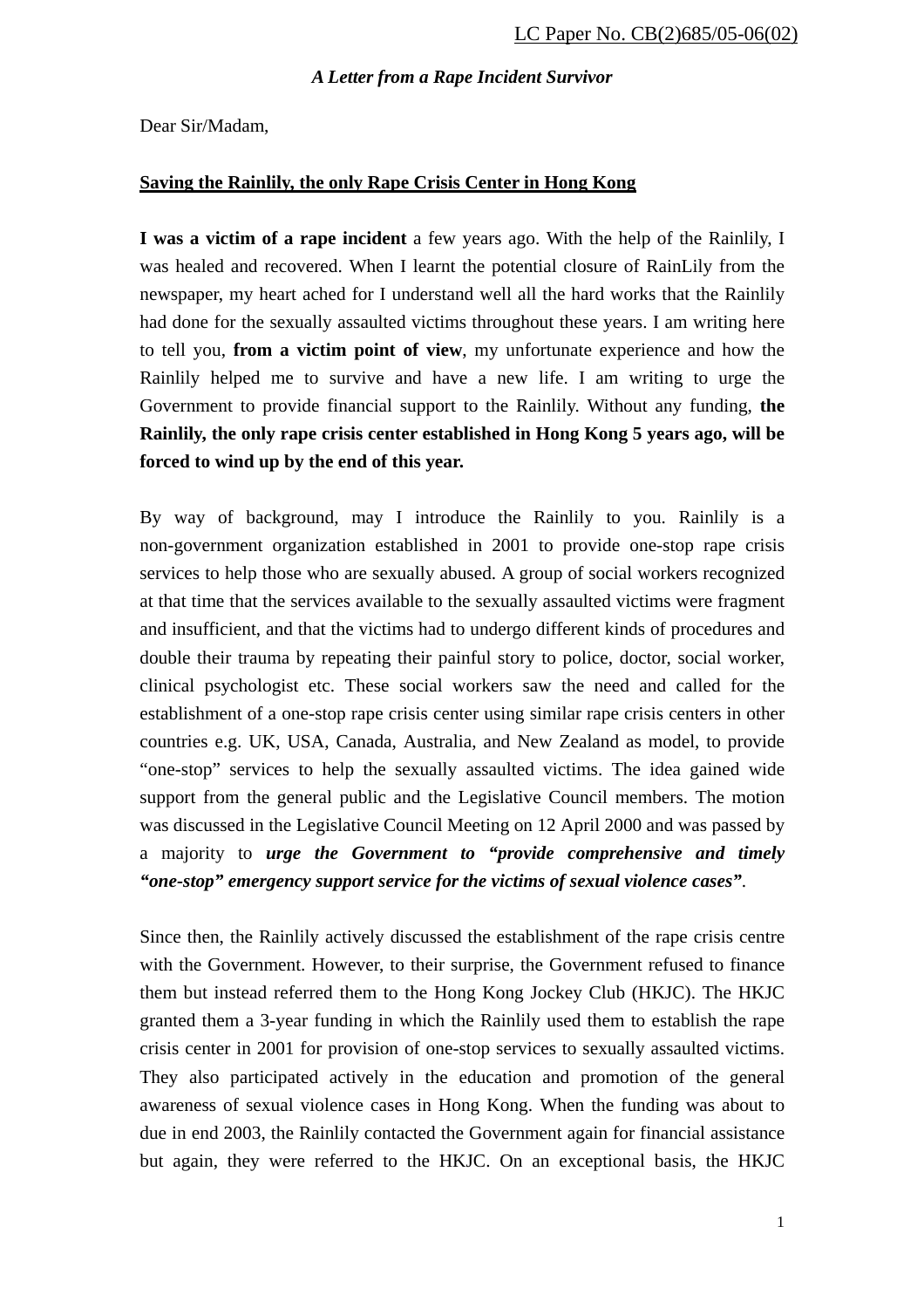extended their funding to the Rainlily for 2 more years.

By the end of this year, the current HKJC funding will be due. Early this year, the Rainlily has approached the Government (Social Welfare Department) to discuss the long term planning including the funding issue of the Rainlily. However, the response of the Social Welfare Department was disappointing. Only after repeated chasers, they replied to the Rainlily that they did *not* intend to provide any financial support to the Rainlily. In parallel, the Rainlily also applied to the HKJC for extension of the funding. Notwithstanding of the appreciation and high commendation of the works of the Rainlily, the HKJC were of the view that it should be the **Government**'s role and responsibility to support and maintain this valuable service to the public and to help those who suffered. They had no intention to give any further financial support to the Rainlily.

Regardless of the repeated lobbying by the Rainlily and Legislative Council members, the Social Welfare Department still stood firm in their position and turned down the request to take up the responsibility for the maintenance of the Rape Crisis Center. The implication of which is serious. It will lead to the closing down of the **one and only one** rape crisis center in Hong Kong. The services provided to the unfortunate sexually assaulted victims will unavoidably be reverted back to the situation 5 years ago i.e. they had to undergo fragmented services and painful process in **repeating their heartbreaking trauma to different professionals, at different time, and in different places**.

**M***y Honorable Legislative Council Member, shouldn't Hong Kong be moving forward and improving? Why you allow this regressive action to happen nowadays? Can't you be empathized with the victims' situation?* 

My Honorable Legislative Council Member, let me now tell you my story. Yes, *I am a victim of a rape case a few years ago, by which the Rainlily had not been established and no rape crisis center was there to help.* It is the darkest ages in my life. It is such a painful act to repeat my trauma or to tell you my feelings here. You can't imagine how much courage I have to take to write this letter. But then, I still feel the urging and imminent need to do so because I really want you to know the difficult road that I had gone through, a road *without* any provision of one-stop rape crisis services but just fragmented and incomprehensive services. It is a heartache and terrible road that I really do not want other victims to undergo. I hope, after reading my story, you would apprehend more of the importance of the Rainlily.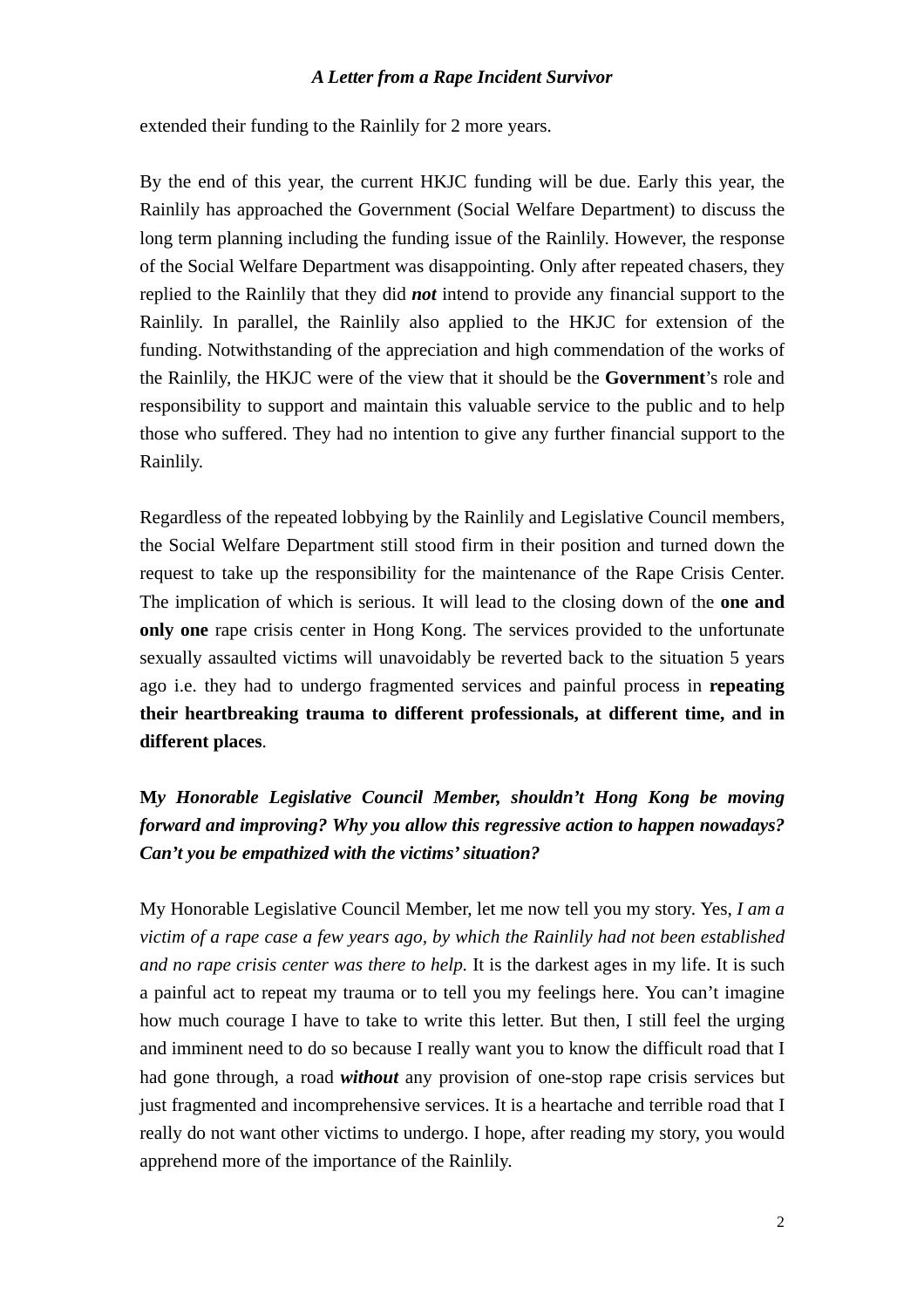### *My story*

A few years ago, one night when I was on the way home, I was attacked by a stranger from the back. My head was seriously assaulted and injured. When I regained my consciousness, I noticed that I should have unfortunately be raped. I cried. The people passed by called the Police. I was conveyed to the hospital. When I was transferred to the medical consultation room for collection of forensic evidence, I was inspected by a male doctor. *(I was so embarrassed at that time. I didn't know what to do. I felt so helpless.)* 

I was then settled down in the public ward. I was repeatedly interviewed by the Police for statements. *(I didn't know what my rights were? My emotion was so upset that I didn't feel like to give my statement at that moment …… but can I refuse? )* 

I was so upset and emotionally unstable at that time, but there were no counselors around me to offer help. I wanted to ask and know what had happened to me, but who should I ask? *( Why weren't any people dare to tell me the truth?).* I could not sleep that night…

It was the doctor consultation time the next morning. The **male** doctor led a team of **male** housemen to consult me. I could hear clearly the wordings "**Victim of rape case**" said by the doctor to the housemen. The wordings struck me heavily. I was so ashamed that I used the flat sheet to cover myself up and refused to see anybody. I felt very irritated at that time. *(The doctor sounded so inconsiderate! Haven't they been trained on how to handle victims like me? Can anyone help? )* 

The medical social worker had visited me twice during my 3-day stay in that hospital. My only memory of her was that she asked whether I needed to apply for any compensation under the crime violence scheme.

I saw the Clinical Psychologist once for around 20-30 minutes for initial diagnosis on my psychological condition. No follow up was arranged. *(I want to have someone to talk to!! I was about to breakdown!! But of course I was not willing to talk to him! He was a male! And I have just been raped by a male stranger !!! Why didn't he notice that? What did he expect from me? Repeating the whole story and details to him? )* 

I was horrified when I read from the newspaper the report of my incident. Why my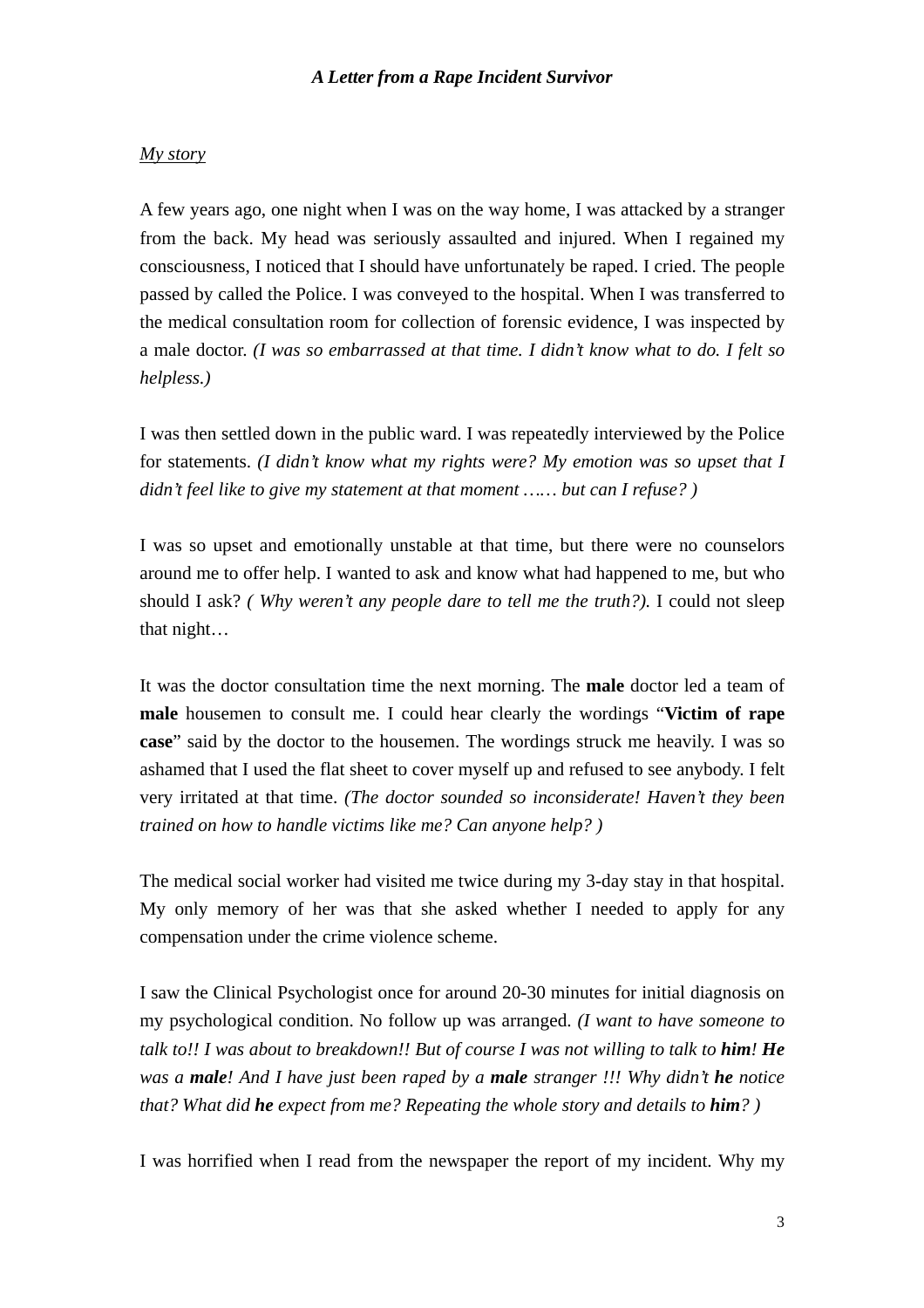personal particulars (How old I was ? Which school's alumna I was? Where did I work?) appeared on the newspaper? I have only given it to the Police. *(How did the reporters get my information? Can I do anything to stop them ? Can someone help? How can I face my friends and my colleague when I was discharged?).* Eventually, I had no choice but to quit my job because the information, though not disclosing my name, were so obvious that all my colleague could associate the incident with me. I did not have any courage to face them. *(Could the Government do anything to protect victims like me?)* 

3 days later, I was conveyed to an "Extended Care Hospital" for the continual treatment of my injured head. I stayed there for 3 weeks, during which, I was so depressed that I attempted to commit suicide. I was saved but yet no one knew how to take care of me psychologically. The medical social worker there has only visited me once. Some nurses tried to console me but they did not know how to approach me. I was so depressed and desperate that I took out my courage to ask for a clinical psychologist's consultation. Yet, the answer was unexpectedly frustrating. They told me that they did not have any in-house clinical psychologist. They would arrange one for me but I had to wait for 2 weeks. By then, I was discharged. *(Even now, I still found it unacceptable. A trauma survivor, being just saved from an attempted suicide, asked for a clinical psychologist, but no service could be provided! I might have died of another attempted suicide within this 2-week time! Is that all the government services provided to the victims and the public?)* 

After I was discharged, I was granted a 3-month sick leave*.* During these 3 months, I went nowhere but just to the hospital for medical treatment or stayed at home. I was on the verge of emotional breakdown. I was then referred to see the psychiatric because of my posttraumatic stress disorder symptoms. *(However, the consultation was not so helpful at all because the male doctor did not really understand me nor my feelings.. )* 

My Honourable Legislative Council Member, from my experience described above, I think you would understand how painful, how desperate, how helpless, how frustrated I was at that critical moment. My heart is still very painful when I am revealing my above feelings to you now. It is still a very real but yet sad and hurting feeling. I always think that if the Rainlily had been established at that time, I might not need to go through all these terrible experience. My recovery path would be less difficult…

My turning point was my regular counseling sessions with the social worker of the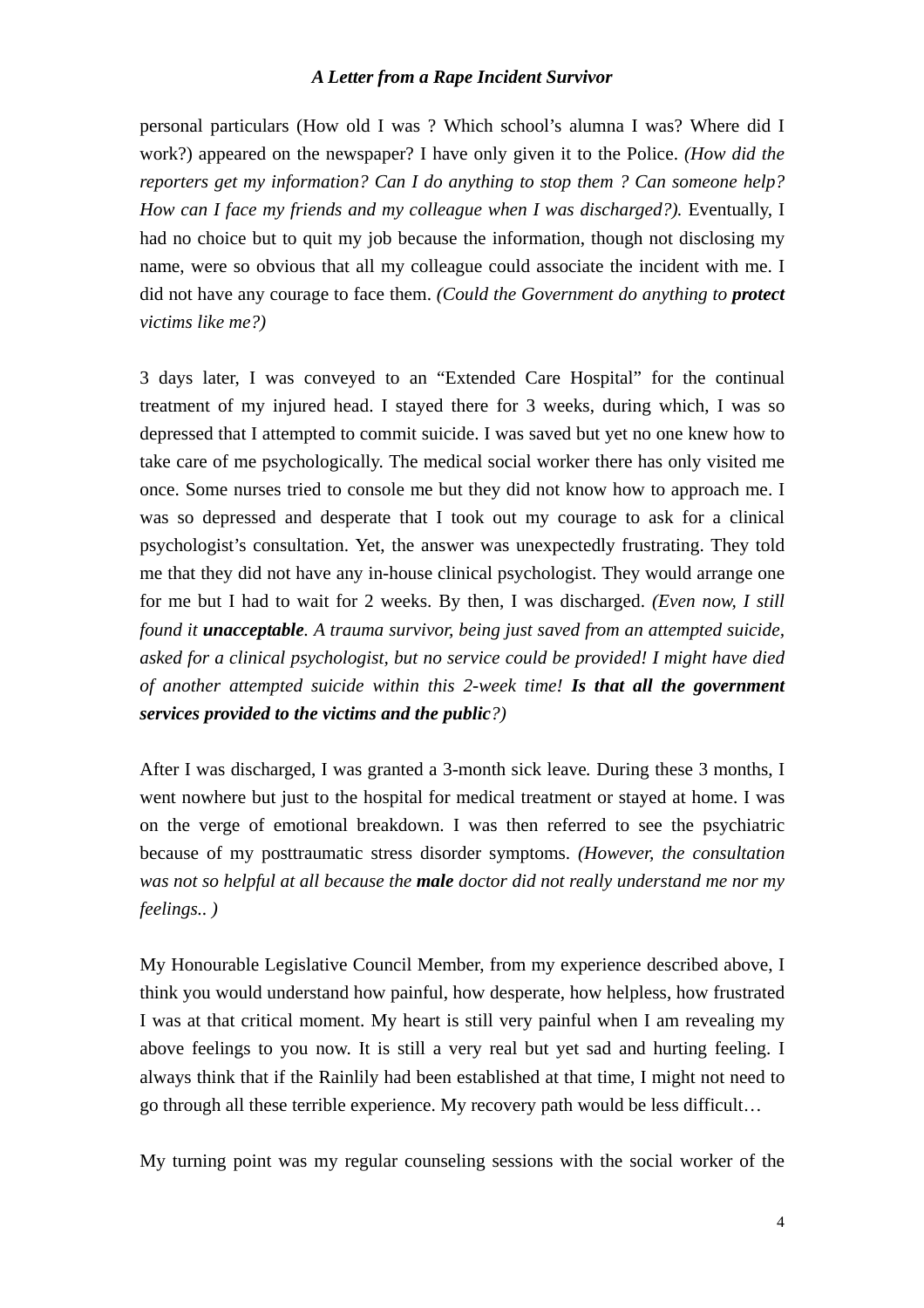**Rainlily.** A best friend knew my situation and referred me to the Rainlily. From there, **I could really have the strong feeling of** *understanding* **and** *acceptance***. Most importantly, they helped me to correct my inferior, shameful and guilty feeling of being a sexually assaulted victim. I learned to accept and face the incident, and to understand that my** *dignity* **had never been, and would never been, taken off by this incident. From the Rainlily, I learned to live with my new entity as a**  *survivor*, *a survivor who would live brightly and bravely* **in spite of that unfortunate incident**.

In the Rainlily, I was given the opportunity to meet a group of victims with similar experience in the workshops. We shared our feelings and supported each other for we had encountered similar fears and worries and had struggled through a similar road. I was no longer alone because I have found my companions in the Rainlily to walk together along this difficult road.

My Honorable Legislative Council Member, why I bother to repeat my painful story and my heartbreaking feelings to you? Just because I want you to understand to what extend that the Rainlily could help the sexually assaulted victims. I want you to understand how cruel and painful it would be if the victims have to repeat their trauma to all different kind of professions, *like what I had gone through*. I want you to understand how miserable it would be to walk the road alone without the accompany of the Rainlily.

How much will it be required for the Rainlily to maintain its service? Just around HK \$2 million per year, but then, how many victims or Hong Kong people would be benefited? Yes, the amount may seem a lot and the Government may argue that the services could be replaced by the existing services provided by the Government. However, all these services are yet fragmented and incomprehensive. In fact, these government services already existed well before the time of the establishment of the Rainlily. *If such government services and resources were so useful and sufficient, why did Hong Kong people and the Legislative Council members called for the establishment of the one-stop rape crisis center 5 years ago? Why then, 5 years later, the Government allowed the services to move backward? Is that what you, as our Legislative Council Member, the leader of the Community, wants to see?* 

The efforts and contributions of the Rainlily over the past 5 years can never be undermined. In fact, they were positively affirmed and highly commended by the HKJC. For the benefits of the sexually assaulted victims and the general public, for